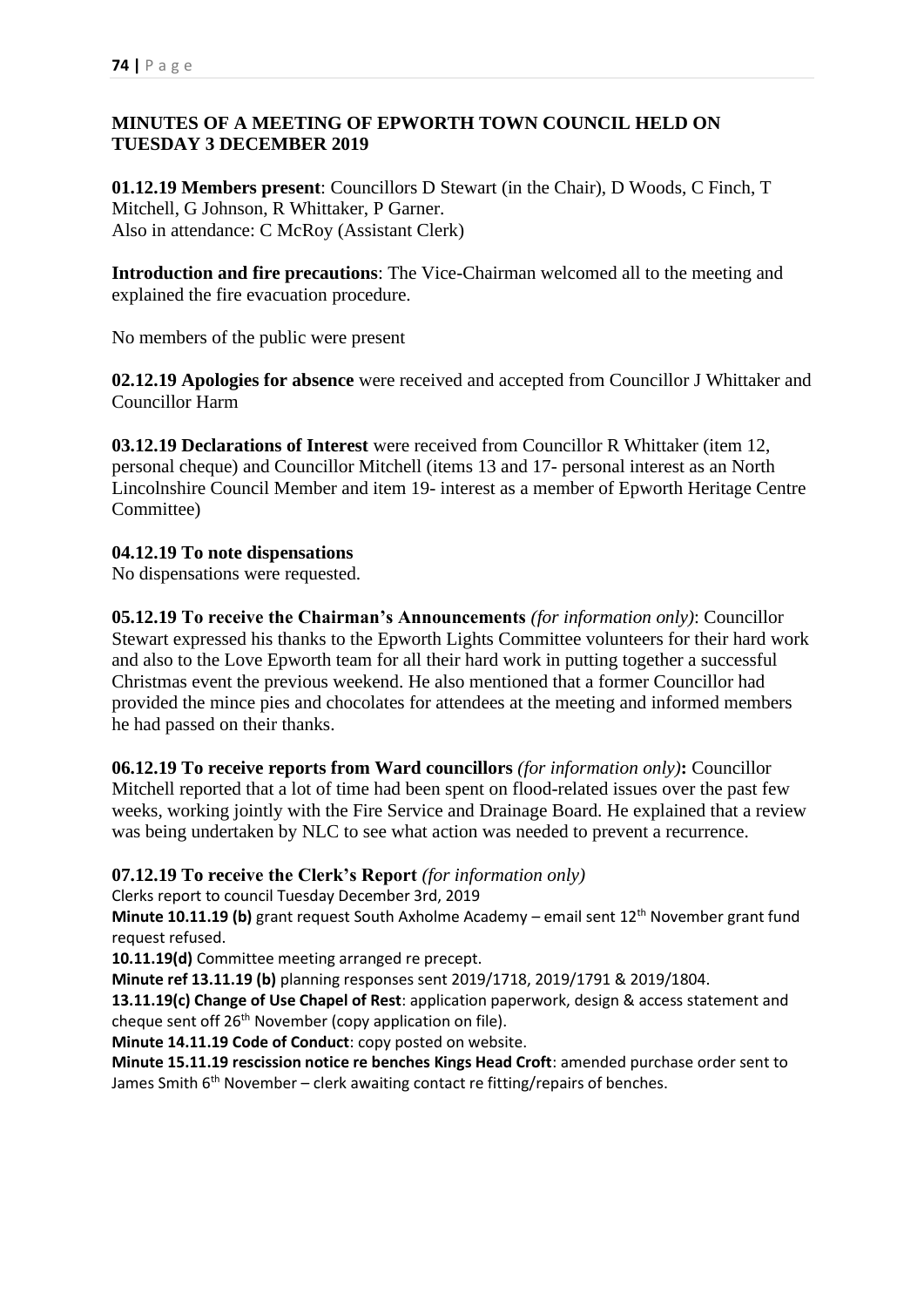**Minute 16.11.19 Environment Committee**: Minutes to website; BKV competition – add to budget figures; Beacon – back to Environment Committee for agenda item; Water Bowser back to Environment Committee for agenda item (email to councillors explaining health & safety issue); hanging baskets brackets back to Environment Committee for agenda item; Jubilee Tree sign posts clerk to arrange; "20" actions back to Environment Committee for agenda item; Winter planting ongoing.

**Minute 17.11.19 Work Experience Placement:** item back to Personnel Committee to investigate and report back *(Personnel Committee meeting to be arranged).*

**Minute 18.11.19 Humber & Wolds:** email sent November 13th asking for cheque for 50% discount to be refunded – email acknowledged, awaiting cheque.

**Minute 20.11.19 CEP**: working group meeting to be arranged.

**Minute 22.11.19 Turbary Road**: amended purchase order sent November 6th, 2019, grading and additional stone applies, invoice for payment December 2019.

**Minute 23.11.19 Kings Head Croft**: purchase order to MKS Groundcare for hedge works and wood preservative to fence; work done invoice for payment December.

**Minute 24.11.19 Cemetery Lodge staircase**: purchase order sent to Simpkins Kenny Ltd for structural survey report back to Cemetery Committee when received.

Minute 15.11.19 Mozy back-up: clerk has contacted BRSTech for clarification of costs for alternative provision; agenda item December 2019.

**Staff appraisals**: the clerk has completed the annual appraisals for the cleaner and groundsman; an appointment is being arranged with the Assistant Clerk; the clerk still awaits her appointment for her appraisal by a member of the Personnel Committee (after complaint investigated).

**Facebook:** items still to be added, poppies, award ceremony, ECHO. Since computer crash in September process to add items changed, B Sass to investigate.

January speaker: Sarah Hewson of Humberside Police confirmed as speaker January 7<sup>th</sup>, ref Cllr R Whittaker.

**Grant Funds**: other than "The Old Rectory" and the "Epworth Show" all grants have been acknowledged; reminder emails have been sent to these organisations asking for details of the grant expenditure for our records.

# **RESOLVED:** report noted

08.12.19 **Minutes of the Town Council Meeting of the Council held on Tuesday November 5th, 2019 Resolved**: the minutes were approved as a true record and signed by the Vice- Chairman

#### 09.12.19 **To dispose of any business, if any, remaining from the last meetings**. None

# 10.12.19 **Finance Committee**:

**RESOLVED**: minutes of a Finance Committee meeting held on Tuesday November 26th were approved as a true record and signed by the Vice-Chairman Councillor Stewart.

#### (a) **Internal control**:

**RESOLVED:** the October bank statements, the October Receipts & Payments account sheet and the October budget sheet were approved as a true record and signed by the Vice-Chairman Councillor Stewart.

#### (b) **Committee proposals**:

**RESOLVED:** that the council change to the electronic banking tariff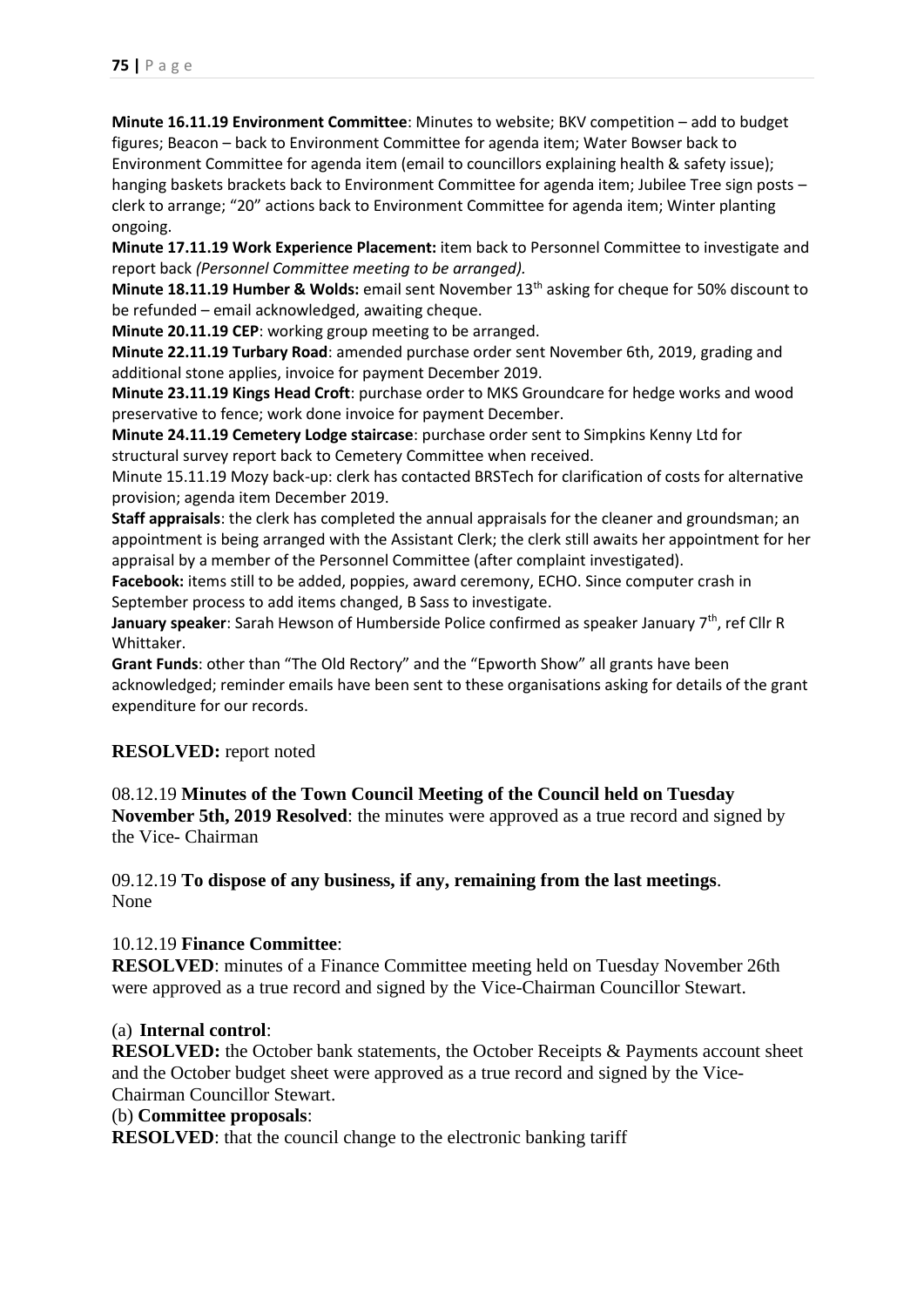(c) **Precept discussions**: There was a discussion about inflationary increases and grass cutting costs.

**RESOLVED:** The Finance Committee to review the figures and bring back a recommendation for a precept amount for 2020-21 to the January Council meeting.

## 11.12.19 **Internal Control**:

To receive information on payments on the financial statements approved by the Town Clerk since the last meeting of the Council

| Information regarding payments on the financial statements         |                                                           |                             |            |        |         |
|--------------------------------------------------------------------|-----------------------------------------------------------|-----------------------------|------------|--------|---------|
| NOTE: banking dates are approximate and may vary from those listed |                                                           |                             |            |        |         |
|                                                                    | <b>Receipts</b>                                           |                             | <b>Net</b> | Vat    | total   |
|                                                                    |                                                           |                             |            |        |         |
|                                                                    | 11.11.19 S P Davies Memorials Ltd                         | Inscription M Oliver        | £25.00     |        | £25.00  |
|                                                                    | 26.11.19 Jason Threadgold Funerals Rights & Burial K Hunt |                             | £400.00    |        | £400.00 |
|                                                                    | <b>Cheques paid</b>                                       |                             |            |        |         |
| 104382                                                             | North Lincolnshire Council Planning application           |                             | £231.00    |        | £231.00 |
|                                                                    | <b>Authorised Card Payments</b>                           |                             |            |        |         |
|                                                                    | DD payments                                               |                             |            |        |         |
| 22.11.19 HSBC                                                      |                                                           | Bank charges                | £30.73     |        | £30.73  |
|                                                                    | 18.11.19 Everflow water                                   | <b>Water Cemetery Lodge</b> | £8.57      |        | £8.57   |
| $03.12.19$ BT                                                      |                                                           | Telephone & internet        | £76.53     | £15.30 | £91.83  |
|                                                                    | 01.12.19 North Lincolnshire Council Cemetery trade waste  |                             | £21.60     |        | £21.60  |
|                                                                    | 01.12.19 North Lincolnshire Council Cemetery rates        |                             | £53.00     |        | £53.00  |
| 26.12.19 02                                                        |                                                           | Mobile phone charges        | £18.58     | £3.72  | £22.30  |

**RESOLVED:** Financial information noted and schedule signed by the Vice-Chairman

12.12.19 **Internal control**: December cheques for payment as presented on the following schedule (Local Government Act 1972 as amended).

**RESOLVED:** cheques were approved for payment as presented and schedule signed by the Vice-Chairman

|        |                     |                                                                                                                                                  | <b>Net</b> | <b>VAT</b> | Total   |
|--------|---------------------|--------------------------------------------------------------------------------------------------------------------------------------------------|------------|------------|---------|
| 104383 | Glover & Co         | Payroll Services to                                                                                                                              |            |            |         |
|        |                     | 31.03.19                                                                                                                                         | £260.00    | £52.00     | £312.00 |
| 104384 | <b>Torne Valley</b> | Cable ties for poppies                                                                                                                           | £6.42      | £1.28      | £7.70   |
| 104385 | J Swindell          | Plants for planter -<br>purchase order 314                                                                                                       | £16.64     | £3.33      | £19.97  |
| 104386 | R Whittaker         | Plants for planter -<br>purchase order 314                                                                                                       | £9.17      | £1.83      | £11.00  |
| 104387 | C Maguire           | Stamps, 2020 Diary;<br>travelling exp re training,<br>postage re planning<br>application; plants for<br>Cemetery planter -<br>purchase order 314 | £77.16     |            | £77.16  |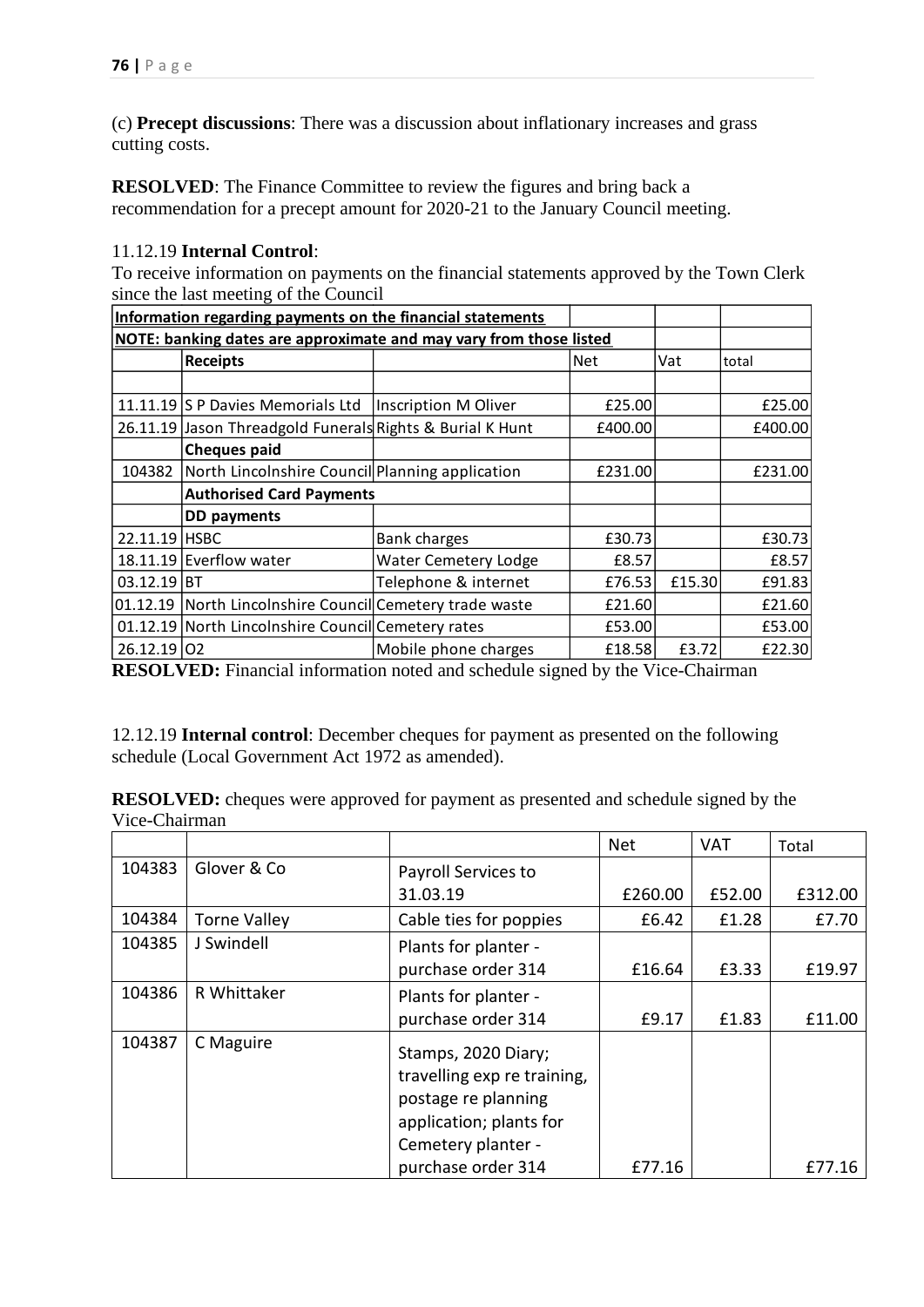| 104388 | A Fotherby           | Petrol for mowers                               | £20.90    | £4.18   | £25.08    |
|--------|----------------------|-------------------------------------------------|-----------|---------|-----------|
| 104389 | <b>NS Groundcare</b> | Trim KHC hedge & wood<br>preserve fence @ Kings |           |         |           |
|        |                      | <b>Head Croft</b>                               | £260.00   |         | £260.00   |
| 104390 | J Wright Joinery     | Roof repairs to prevent                         |           |         |           |
|        |                      | water ingress                                   | £1,133.89 |         | £1,133.89 |
| 104391 | C McRoy              | Travelling exp re training                      | £22.50    |         | £22.50    |
| 104392 | <b>APS Movements</b> | Regrade & stone Turbary<br>Road                 | £1,000.00 | £200.00 | £1,200.00 |
|        |                      |                                                 |           |         | £0.00     |
|        |                      |                                                 |           |         | £0.00     |
|        |                      | <b>Total cheques for</b>                        |           |         |           |
|        |                      | payment                                         |           |         | £3,069.30 |

**RESOLVED:** cheques were approved for payment as presented and schedule signed by the Vice Chairman.

# 13.12.19 **Planning Consultations**:

(a) **PA/2019/1969** planning permission to erect two storey side extension, 8 The Lidgett, Epworth

**RESOLVED**: The Council commented: concern about the potential effect on the adjoining link-detached property if that owner chose to do the same to theirs in the future

(b) **PA/2019/1935** planning permission to change of use of barn to holiday let, Flag Villa, West End Road, Epworth

**RESOLVED:** The Council commented: to request that a maximum rental period be stipulated to ensure these remain as holiday let properties.

# 14.12.19 **Cemetery Committee**:

**RESOLVED**: minutes from the meeting of the Committee on Wednesday November 20th, 2019 were approved as a true record and signed by the Vice-Chairman Councillor Stewart **Committee proposals**:

(a) To propose that the council purchase an ASGARD container 5ft 2in x 10ft 11in with sub floor and "bundle" at a cost of £1573.00 plus erection costs of £275.00 (information attached) plus, an extension to the existing concrete base

**RESOLVED**: The purchase of the container and associated installation works was approved to be carried out as soon as possible

(b) To propose that the council employ a 3rd party organisation to carry out health and safety risk assessments as required.

**RESOLVED:** The Clerk to investigate the potential cost of this and report back to Council

# 15.12.19 **Environment Committee:**

**RESOLVED**: minutes from the meeting of the Committee on Tuesday November 26th, 2019 were approved as a true record and signed by the Vice-Chairman Councillor Stewart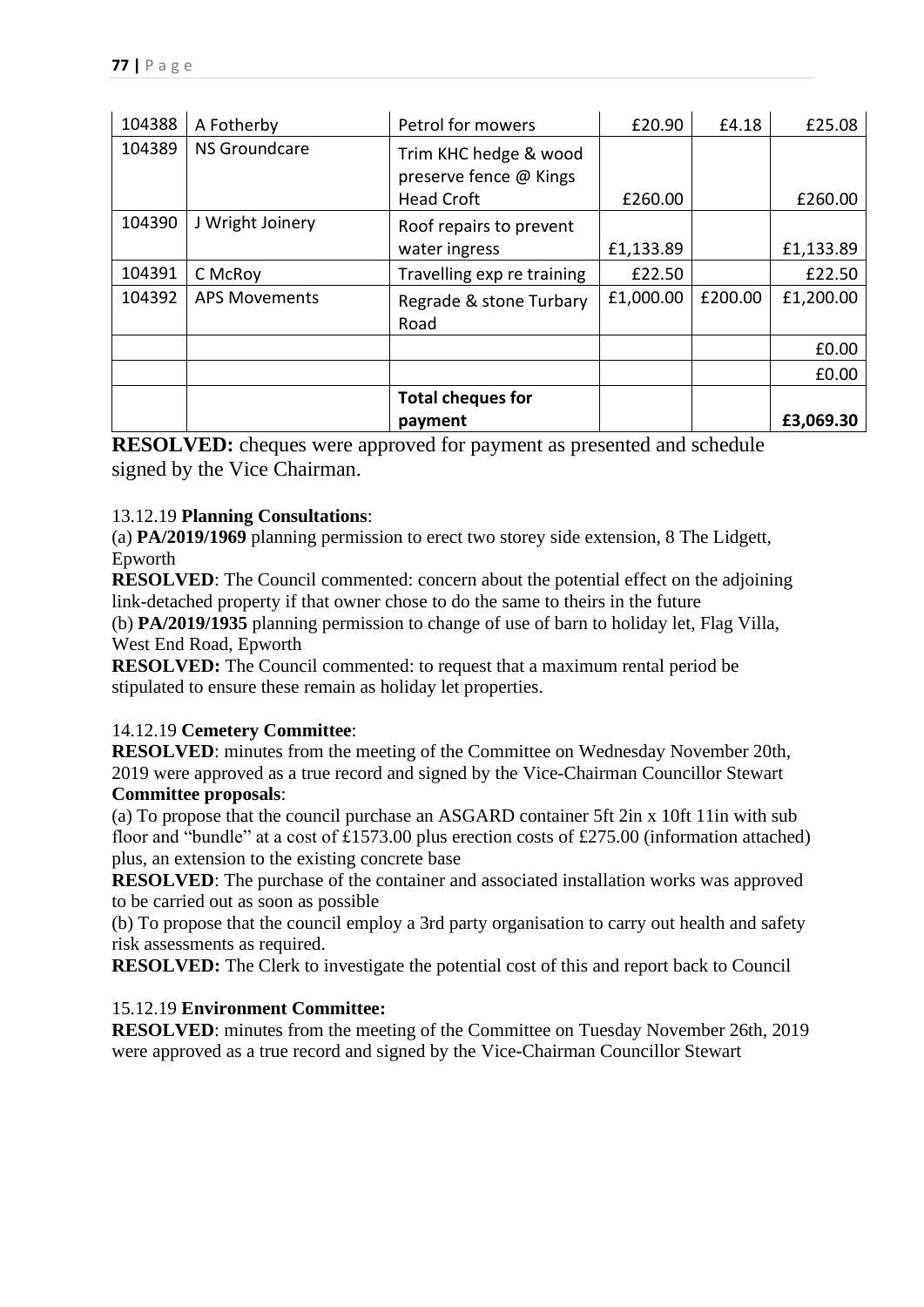## **Committee proposals**:

(a) to discuss potential funding for the VE Day events. The following initial proposed events were discussed:

- Friday evening-lighting of the Beacon
- Saturday afternoon- joint afternoon tea and music event with the local churches
- Saturday evening-1940s themed event with music and dancing

There was a discussion regarding venues and insurance.

**RESOLVED**: A budget of £1,200 be precepted to facilitate the events

**FURTHER RESOLVED**: The Environment Committee to liaise with the Clerk and Assistant Clerk to facilitate the events.

(b) to propose that the council purchase 50 replacement hanging baskets

**RESOLVED**: Council to purchase 50 cup and saucer baskets and brackets from Amberol at the quoted cost of £2,466.16

(c) to propose that the business contribution towards hanging baskets remains at £20.00

**RESOLVED**: Contribution from businesses towards hanging baskets to remain at £20.00 for 2020

**FURTHER RESOLVED**: The amount be reviewed annually

16.12.19 **Community Speed-watch**: to propose that Epworth Town Council collaborate with Belton Parish Council

**RESOLVED**: That the Clerk liaise with Belton Parish Council regarding the scheme

17.12.19 **North Lincolnshire Council – Enhancing Our Environment**: Councillors Mitchell and Garner reported back from a presentation they had attended and explained that grant funding may be available for environmental projects such as tree and hedge planting, green transport schemes, community composting and renewable energy schemes. **RESOLVED**: Noted

18.12.19 **Computer back-up**: to receive information from the Clerk from BRS Tech regarding computer back-up options.

**RESOLVED**: To proceed with the BRS Tech backup system for an initial 3 month period

## 19.12.19 **Epworth Heritage Centre**: **to receive information and request for a letter of support.**

**RESOLVED**: Council to provide a letter of support for the idea of a heritage centre in Epworth

20.12.19 **Correspondence** list provided- pages 80-81 **RESOLVED:** List noted

21.12.19 **To list: items for Facebook RESOLVED:** To put on some information regarding Heritage Centre idea

22.12.19 **Questions to the Chairman** None

23.12.19 **To confirm the date and time of the next monthly meeting as Tuesday**